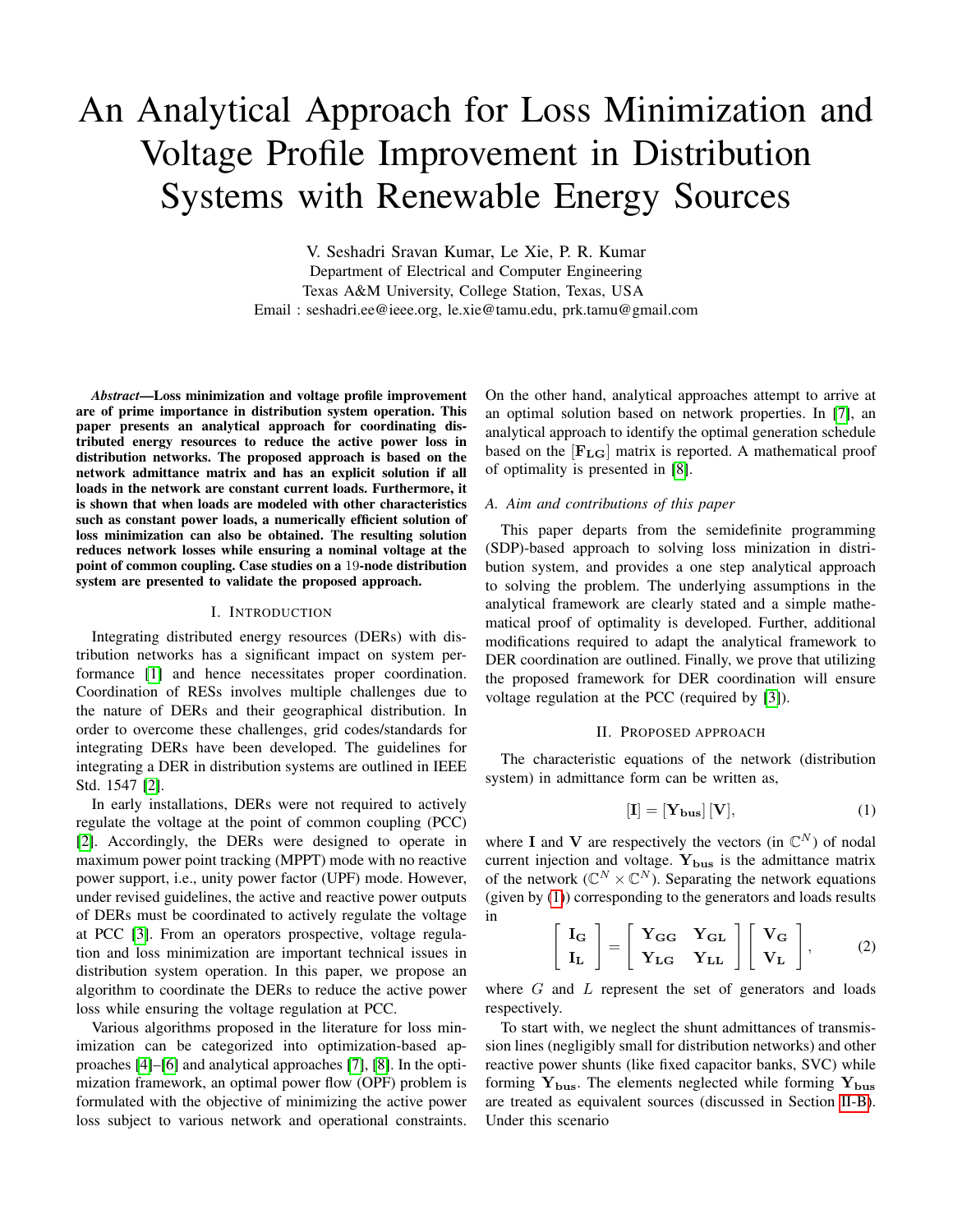- 1) The network admittance matrix is a weighted Laplacian matrix [\[9\]](#page-4-7) and is rank-one deficient.
- 2) The sub-matrices  $[Y_{GG}]$ ,  $[Y_{LL}]$  are symmetric and  $[\mathbf{Y}_{\mathbf{GL}}]^t = [\mathbf{Y}_{\mathbf{LG}}]$  (this holds true even when the shunt elements are considered while forming the  $[Y_{bus}]$ ).

An alternate representation of the network can be obtained by pre-multiplying the equations corresponding to the load with  $\left[\mathbf{Z}_{\mathbf{L}\mathbf{L}}\right]$  (i.e.,  $\left[\mathbf{Y}_{\mathbf{L}\mathbf{L}}\right]^{-1}$ ) and rearranging,

$$
\begin{bmatrix} \mathbf{I}_{\mathbf{G}} \end{bmatrix} = \begin{bmatrix} \mathbf{Y}_{\mathbf{G}\mathbf{G}} \end{bmatrix} \begin{bmatrix} \mathbf{V}_{\mathbf{G}} \end{bmatrix} + \begin{bmatrix} \mathbf{Y}_{\mathbf{G}\mathbf{L}} \end{bmatrix} \begin{bmatrix} \mathbf{V}_{\mathbf{L}} \end{bmatrix}, \tag{3a}
$$

$$
[\mathbf{V}_{\mathbf{L}}] = [\mathbf{Z}_{\mathbf{L}\mathbf{L}}] [\mathbf{I}_{\mathbf{L}}] + [\mathbf{F}_{\mathbf{L}\mathbf{G}}] [\mathbf{V}_{\mathbf{G}}], \tag{3b}
$$

where

$$
[\mathbf{F}_{\mathbf{LG}}] = -[\mathbf{Z}_{\mathbf{LL}}][\mathbf{Y}_{\mathbf{LG}}].\tag{4}
$$

Under no-load operating conditions (i.e.,  $[I_L] = [0]$ ), the voltages at all the load buses are given by [\(5\)](#page-1-0) (provided the shunt elements are considered),

<span id="page-1-0"></span>
$$
\left[\mathbf{V}_{\mathbf{L}}^{0}\right] = \left[\mathbf{F}_{\mathbf{L}\mathbf{G}}\right]\left[\mathbf{V}_{\mathbf{G}}\right].\tag{5}
$$

However, under the chosen scenario, the submatrix  $[F<sub>LG</sub>]$ exhibits *unitary row property*:

Theorem 1. *The row sum of submatrix* [FLG] *equals to unity* (i.e.,  $\sum_j \mathbf{F_{ij}}$  = 1  $\forall$  *i* ), *if the shunt elements of the network are neglected while forming*  $Y_{bus}$ .

*Proof:* Given that  $Y_{bus}$  is a weighted Laplacian matrix, the following vector is clearly in the null space  $(x_n)$ 

$$
\mathbf{x_n} = \left[1, \ldots, 1\right]^t. \tag{6}
$$

Since  $Y_{\text{bus}}x_{\text{n}} = [0]$ , the elements of the partitioned  $Y_{\text{bus}}$ can be written as

$$
\sum_{j \in G} Y_{ij} + \sum_{j \in L} Y_{ij} = 0 \ \forall i \in G,
$$
 (7a)

$$
\sum_{j \in G} Y_{ij} + \sum_{j \in L} Y_{ij} = 0 \ \forall i \in L. \tag{7b}
$$

Proceeding further, we pre-multiply the  $Y_{bus}$  with a full rank block diagonal matrix. The chosen block diagonal matrix (T) is

$$
\mathbf{T} = \begin{bmatrix} \mathbf{I} & \mathbf{0} \\ \mathbf{0} & \mathbf{Z}_{\mathbf{L}\mathbf{L}} \end{bmatrix} . \tag{8}
$$

In general, for distribution networks the inverse of the partitioned matrix i.e.,  $\mathbf{Z}_{\text{LL}}$  (=  $\mathbf{Y}_{\text{LL}}$ <sup>-1</sup>) exists and is of full rank. Consequently, the resulting matrix  $Y' = TY_{bus}$  is rank-one deficient:

$$
\mathbf{Y}' = \begin{bmatrix} \mathbf{I} & \mathbf{0} \\ \mathbf{0} & \mathbf{Z}_{\mathbf{L}\mathbf{L}} \end{bmatrix} \begin{bmatrix} \mathbf{Y}_{\mathbf{G}\mathbf{G}} & \mathbf{Y}_{\mathbf{G}\mathbf{L}} \\ \mathbf{Y}_{\mathbf{L}\mathbf{G}} & \mathbf{Y}_{\mathbf{L}\mathbf{L}} \end{bmatrix} = \begin{bmatrix} \mathbf{Y}_{\mathbf{G}\mathbf{G}} & \mathbf{Y}_{\mathbf{G}\mathbf{L}} \\ -\mathbf{F}_{\mathbf{L}\mathbf{G}} & \mathbf{I} \end{bmatrix} \tag{9}
$$

Since  $Y'$  is rank-one deficient, there exists only one unique vector (scalar multiplication) in the null space. Let  $z_n$  be the null vector corresponding to  $Y'$ , i.e.,

$$
\sum_{j \in G} z_j Y_{ij} + \sum_{j \in L} z_j Y_{ij} = 0 \ \forall i \in G,
$$
 (10a)

$$
-\sum_{j\in G} z_j F_{ij} + \sum_{j\in L} z_j I_{ij} = 0 \,\,\forall i \in L. \tag{10b}
$$

Equation [\(7a\)](#page-1-1) indicates that an obvious choice for the vector that takes the linear combination of elements in submatrices  $Y_{GG}$  and  $Y_{GL}$  to zero is  $x_N$ . Stated equivalently,  $x_N$  also lies in the null space of Y' i.e.,  $z_N = x_N$ . As a result,

$$
-\sum_{j\in G} F_{ij} + \sum_{j\in L} I_{ij} = 0 \ \forall i \in L
$$
  

$$
\implies \sum_{j\in G} F_{ij} = 1 \ \forall i.
$$
 (11)

<span id="page-1-6"></span><span id="page-1-2"></span>In this work, the proof of the *unitary row property* is established using the rank-one deficiency of the  $[Y_{bus}]$  matrix. An alternate proof is reported in [\[8\]](#page-4-6), [\[10\]](#page-4-8).

#### <span id="page-1-8"></span>*A. Analytic criterion for loss minimization*

Pre-multiplying [\(3b\)](#page-1-2) with  $[I_L]^*$ , and the conjugate of (3b) with  $[\mathbf{V}_{\mathbf{G}}]$  results in

<span id="page-1-4"></span><span id="page-1-3"></span>
$$
\begin{aligned} \left[\mathbf{I}_{\mathbf{L}}^{*}\right]^{t}\left[\mathbf{V}_{\mathbf{L}}\right] &= \left[\mathbf{I}_{\mathbf{L}}^{*}\right]^{t}\left[\mathbf{Z}_{\mathbf{L}\mathbf{L}}\right]\left[\mathbf{I}_{\mathbf{L}}\right] + \left[\mathbf{I}_{\mathbf{L}}^{*}\right]^{t}\left[\mathbf{F}_{\mathbf{L}\mathbf{G}}\right]\left[\mathbf{V}_{\mathbf{G}}\right] \quad (12a) \\ \left[\mathbf{I}_{\mathbf{G}}^{*}\right]^{t}\left[\mathbf{V}_{\mathbf{G}}\right] &= \left(\left[\mathbf{V}_{\mathbf{G}}^{*}\right]^{t}\left[\mathbf{Y}_{\mathbf{G}\mathbf{G}}^{*}\right] + \left[\mathbf{V}_{\mathbf{L}}^{*}\right]^{t}\left[\mathbf{Y}_{\mathbf{L}\mathbf{G}}^{*}\right]\right)\left[\mathbf{V}_{\mathbf{g}}\right]. \end{aligned} \tag{12b}
$$

The total network losses ( $S<sub>loss</sub> = P<sub>loss</sub> + jQ<sub>loss</sub>$ ) can be obtained by adding [\(12a\)](#page-1-3) and [\(12b\)](#page-1-4), i.e.,

<span id="page-1-5"></span>
$$
S_{\text{loss}} = \left[\mathbf{I_L}^*\right]^t \left[\mathbf{Z_{LL}}\right] \left[\mathbf{I_L}\right] + \left[\mathbf{I_L}^*\right]^t \left[\mathbf{F_{LG}}\right] \left[\mathbf{V_G}\right] + \left[\mathbf{I_G}^*\right]^t \left[\mathbf{V_G}\right].
$$
\n(13)

<span id="page-1-1"></span>In [\(13\)](#page-1-5), the first term is dependent on the load current. The load and generator currents are by convention negative and positive (respectively), and hence the terms  $\left[\mathbf{I_L}^*\right]^{\bar{t}}\left[\mathbf{F_{LG}}\right] \left[\mathbf{V_G}\right]$  and  $[I_{G}^*]^{t}$  [V<sub>G</sub>] have negative and positive real parts respectively. Assuming the load current at any given operating point to be fixed, the minimum active power loss in the system is attained when the real part of the sum of last two terms in [\(13\)](#page-1-5) attains a minimum value.

Theorem 2. *For any operating point, the real part of the sum of last two terms in [\(13\)](#page-1-5) cannot attain a negative value, i.e.,*  $\left[\mathbf{I}_{\mathbf{L}}^*\right]^t \left[\mathbf{F}_{\mathbf{L}\mathbf{G}}\right] \left[\mathbf{V}_{\mathbf{G}}\right] + \left[\mathbf{I}_{\mathbf{G}}^*\right]^t \left[\mathbf{V}_{\mathbf{G}}\right] \geq 0.$ 

*Proof:* To start with, we presume that the voltage at terminals of generators is equal to the nominal value. Then,  $[F_{LG}] [V_G]$  is almost identical to row sum of  $[F_{LG}]$ . As a result,

$$
\left[\mathbf{I}_{\mathbf{L}}^*\right]^t \left[\mathbf{F}_{\mathbf{L}\mathbf{G}}\right] \left[\mathbf{V}_{\mathbf{G}}\right] = \sum_{j \in L} I_j^* \quad \text{(using (11))}. \tag{14}
$$

Under the same presumption,

$$
\left[\mathbf{I}_{\mathbf{G}}^*\right]^t \left[\mathbf{V}_{\mathbf{G}}\right] = \sum_{j \in G} I_j^*.
$$
 (15)

<span id="page-1-7"></span>Since the real parts of generator currents are in general greater than or equal to the real parts of load currents, the real part of the sum  $[I_L^*]^t [F_{LG}] [V_G] + [I_G^*]^t [V_G]$  cannot have a negative value.

On the other hand, if the generator voltages are not close to nominal values, a proof of non-negativity of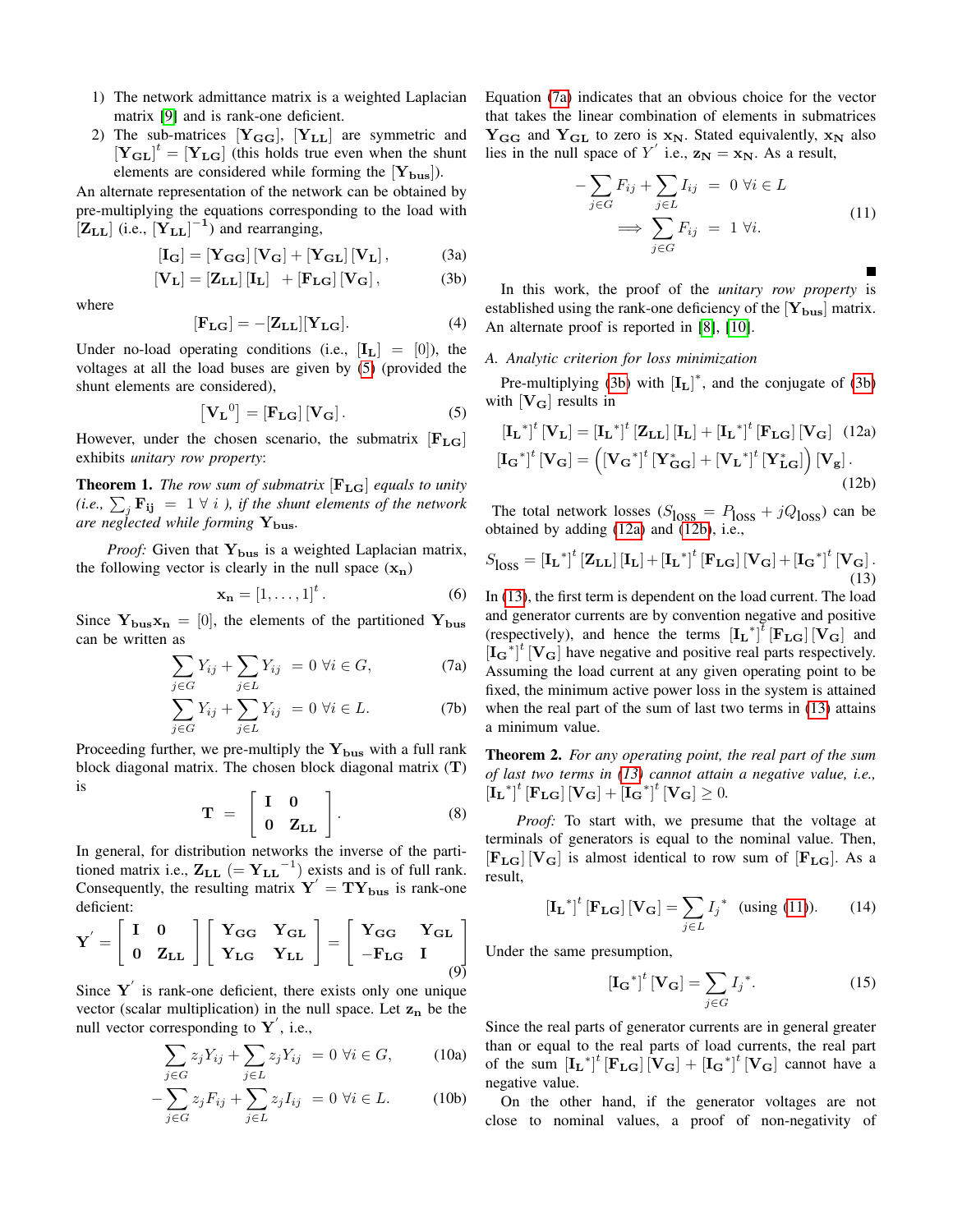$\left[\mathbf{I_L}^*\right]^t$   $\left[\mathbf{F_{LG}}\right] \left[\mathbf{V_G}\right] + \left[\mathbf{I_G}^*\right]^t \left[\mathbf{V_G}\right]$  can be obtained by contradiction. Consider an arbitrary operating point such that

<span id="page-2-1"></span>
$$
\operatorname{Re}\left\{-\left[\mathbf{I}_{\mathbf{L}}^{*}\right]^{t}\left[\mathbf{F}_{\mathbf{L}\mathbf{G}}\right]\left[\mathbf{V}_{\mathbf{G}}\right]\right\} > \operatorname{Re}\left\{\left[\mathbf{I}_{\mathbf{G}}^{*}\right]^{t}\left[\mathbf{V}_{\mathbf{G}}\right]\right\}.
$$
 (16)

It is to be noted that,  $- [\mathbf{I_L}^*]^t [\mathbf{F_{LG}}] [\mathbf{V_G}]$  represents the sum of the product of no-load voltage and load current (using [\(5\)](#page-1-0)). Accordingly, [\(16\)](#page-2-1) translates to

<span id="page-2-2"></span>
$$
\operatorname{Re}\left\{\sum \mid V_L^0 I_L \mid \right\} > \operatorname{Re}\left\{\sum \mid V_G I_g \mid \right\}.
$$
 (17)

Equation [\(17\)](#page-2-2) can only hold true if

- 1) The voltages at load buses under no-load are higher than the generator voltage.
- 2) The sum of load currents is greater than the sum of the generator currents.

The above arguments generally do not hold true for distribution networks since they are dominated by resistance and inductive reactance. As a result, [\(16\)](#page-2-1) cannot hold true.

As a consequence of Theorem 2, minimum active power loss in the system is attained when the real part of the sum of the last two terms in [\(13\)](#page-1-5) equals to zero. Hence, the criterion for loss minimization is

$$
\begin{aligned} \left[\mathbf{I}_{\mathbf{G}}^*\right]^{\mathbf{t}} \left[\mathbf{V}_{\mathbf{G}}\right] &= -\left[\mathbf{I}_{\mathbf{L}}^*\right]^{\mathbf{t}} \left[\mathbf{F}_{\mathbf{L}\mathbf{G}}\right] \left[\mathbf{V}_{\mathbf{G}}\right] \\ \left[\mathbf{I}_{\mathbf{G}}\right] &= -\left[\mathbf{F}_{\mathbf{L}\mathbf{G}}^*\right]^{\mathbf{t}} \left[\mathbf{I}_{\mathbf{L}}\right]. \end{aligned} \tag{18}
$$

<span id="page-2-9"></span><span id="page-2-3"></span>In terms of generator power, the optimality criterion is

$$
[\mathbf{V}_{\mathbf{g}}][\mathbf{I}_{\mathbf{G}}^{*}] = -[\mathbf{V}_{\mathbf{g}}][\mathbf{F}_{\mathbf{1g}}]^{t} [I_{l}^{*}]
$$
  
\n
$$
[\mathbf{S}_{\mathbf{g}}] = -[\mathbf{V}_{\mathbf{g}}][\mathbf{F}_{\mathbf{1g}}]^{t} [\mathbf{I}_{l}^{*}].
$$
\n(19)

where  $[\mathbf{V}_{\mathbf{g}}]$  is a diagonal matrix with its elements set to the voltages at generator terminals.

Theorem 3. *Scheduling the generators according to [\(18\)](#page-2-3) results in a nominal voltage profile (*1∠0*) at the PCC of the distributed generators.*

*Proof:* Using [\(2\)](#page-0-1) and [\(3b\)](#page-1-2), an expression for the currents injected at the generator nodes in terms of load currents can be obtained as

<span id="page-2-4"></span>
$$
\begin{bmatrix} \mathbf{I_G} \end{bmatrix} = \begin{bmatrix} \mathbf{Y_{GG}} \end{bmatrix} \begin{bmatrix} \mathbf{V_G} \end{bmatrix} + \begin{bmatrix} \mathbf{Y_{GL}} \end{bmatrix} \begin{bmatrix} \mathbf{F_{LG}} \end{bmatrix} \begin{bmatrix} \mathbf{V_G} \end{bmatrix} + \begin{bmatrix} \mathbf{Y_{GL}} \end{bmatrix} \begin{bmatrix} \mathbf{Z_{LL}} \end{bmatrix} \begin{bmatrix} \mathbf{I_L} \end{bmatrix}. \tag{20}
$$

Since the admittance matrix is symmetric,

<span id="page-2-5"></span>
$$
\left[\mathbf{Y}_{\mathbf{GL}}\right]\left[\mathbf{Z}_{\mathbf{LL}}\right] = \left[\mathbf{Y}_{\mathbf{LG}}\right]^t \left[\mathbf{Z}_{\mathbf{LL}}\right] = -\left[\mathbf{F}_{\mathbf{LG}}\right]^t. \tag{21}
$$

Using [\(20\)](#page-2-4) and [\(21\)](#page-2-5), the relationship describing the voltage at the terminals of generators under optimal scheduling (i.e.,  $[\mathbf{I}_{\mathbf{G}}] = -[\mathbf{F}_{\mathbf{LG}}^*]^{\mathbf{t}} [\mathbf{I}_{\mathbf{L}}])$  is

$$
[\mathbf{Y}_{\mathbf{G}\mathbf{G}}][\mathbf{V}_{\mathbf{G}}] + [\mathbf{Y}_{\mathbf{G}\mathbf{L}}][\mathbf{F}_{\mathbf{L}\mathbf{G}}][\mathbf{V}_{\mathbf{G}}] = \mathbf{0},
$$
  
i.e., 
$$
[\mathbf{Y}_{\mathbf{G}\mathbf{G}}][\mathbf{V}_{\mathbf{G}}] + [\mathbf{Y}_{\mathbf{G}\mathbf{L}}][\mathbf{V}_{\mathbf{L}}^0] = \mathbf{0}.
$$
 (22)

<span id="page-2-8"></span><span id="page-2-6"></span>According to [\(7a\)](#page-1-1) and [\(10a\)](#page-1-7) (rank-one deficiency of admittance matrix), the only unique combination that can realize [\(22\)](#page-2-6) is

$$
\begin{array}{rcl}\n[\mathbf{V}_{\mathbf{G}}] & = & [\lambda, \dots, \lambda]^t \,, \\
[\mathbf{V}_{\mathbf{L}}^0] & = & [\lambda, \dots, \lambda]^t \,.\n\end{array} \tag{23}
$$

<span id="page-2-7"></span>It must be noted that when  $[\mathbf{V}_{\mathbf{G}}] = [\lambda, \dots, \lambda]^t$ ,

$$
\begin{array}{rcl} \left[ \mathbf{V_{L}^{0}} \right] & = & \left[ \mathbf{F_{LG}} \right] \left[ \mathbf{V_{G}} \right] \\ & = & \lambda \text{ (row sum of } \mathbf{F_{LG}}) \\ & = & \left[ \lambda, \dots, \lambda \right]^t \text{ (by Theorem 1).} \end{array} \tag{24}
$$

Equation [\(24\)](#page-2-7) indicates the consistency of the criterion given by [\(23\)](#page-2-8).

In general, the voltage at the substation (one of the generators) is always regulated. If this voltage is chosen as the base voltage (i.e.,  $\lambda = 1\angle 0$  p.u.), then by [\(23\)](#page-2-8), the voltage at other generators is also maintained at this value.

#### <span id="page-2-0"></span>*B. Application to practical networks*

The optimality criterion for loss minimization obtained in section [II-A](#page-1-8) assumes the network to have no shunt elements. In addition, the loads were modeled as constant current sources. In practical distribution systems, these assumptions do not hold true. In this section, the modifications needed to employ the analytical solution for practical distribution networks are outlined.

- 1) For a network comprised of loads with different load characteristics, an optimal solution can be obtained by using the analytical criterion in an iterative manner. The steps involved are the following:
	- Approximate the load at a particular node as a constant current source i.e.

$$
I_l^k = \left(\frac{S_l}{V_l^k}\right)^*.
$$
 (25)

- Compute the optimal generation schedule using  $(19)$ .
- Obtain a power flow solution with the computed generation schedule, and update the generator/load voltages.

The above iterative procedure is employed till a convergence criterion is satisfied. In this work, the convergence criterion is chosen as iterate when the change in the optimal generator schedule ( $\Delta S_q$ ) obtained between successive iterations and the tolerance is chosen as  $10^{-3}$ (in p.u.). To obtain the power flow solution, the Forward-Backward approach is adopted.

- 2) The shunt elements in the network (susceptance of transmission line or fixed shunt elements such as capacitor banks) are treated as equivalent current sources.
- 3) If the optimal generator schedule violates the limits of the generator, it is treated as an equivalent load bus with the load set to the negative of the maximum value. In this scenario, the voltages at the PCC may not be at nominal.
- 4) For DERs operating in the MPPT mode, the reactive power scheduling can be carried out by considering only the imaginary part of the optimal generation schedule. Our observation is that the resulting network loss obtained by using such an approximate solution is in close agreement with the optimal solution (illustrated in Section [III\)](#page-3-0).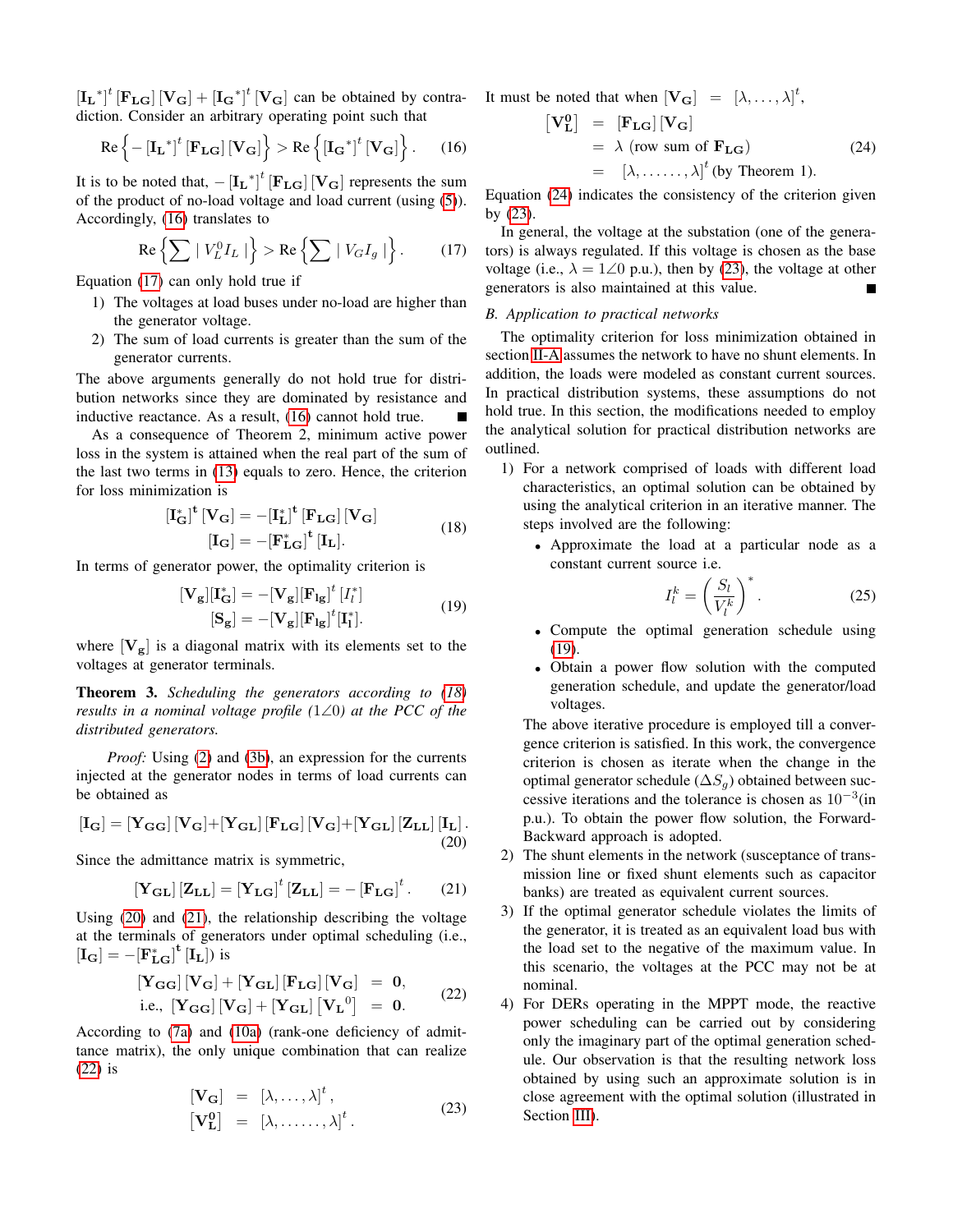

Fig. 1. Single line diagram of the 19-node system

### III. CASE STUDIES

<span id="page-3-0"></span>This section illustrates the proposed approach on a 19 node distribution network with 2 DERs. The results obtained using the proposed approach are compared with those obtained using exhaustive search. In the exhaustive search approach, the optimal solution is identified by evaluating the network loss over all possible operating points of the DERs. The single line diagram of the system along with the length of the feeders is shown in Fig. [1.](#page-3-1) The peak load on the system is 2800 MVA with a power factor of 0.9. The loads are presumed to have a constant power characteristic. Two distributed generators having peak capacities of 1 MW and 0.5 MW are presumed to be integrated at nodes 13 and 19 respectively.

The resulting network losses obtained by scheduling the DERs using the proposed and exhaustive search approaches for two scenarios are given in Table [I.](#page-3-2) In addition, the network loss obtained by operating the DERs in a unity power factor (UPF) mode (according to [\[2\]](#page-4-1)) is also indicated. In the UPF mode of operation, it is presumed that the DERs are operated in MPPT mode.

TABLE I COMPARISON OF NETWORK LOSS FOR 19-NODE NETWORK

<span id="page-3-2"></span>

|        | Proposed approach | Exhaustive search | <b>UPF</b> Mode |
|--------|-------------------|-------------------|-----------------|
| Case A | 90.55 kW          | 90.13 kW          | 156.63 kW       |
|        | $(4.30\%)$        | $(4.28\%)$        | $(7.21\%)$      |
| Case B | 94.35 kW          | 94.17 kW          | 158.33 kW       |
|        | $(4.47\%)$        | $(4.46\%)$        | $(7.28\%)$      |

For all test cases, the load factor is presumed to be 0.8. In the first case (Case A), it is presumed that:

- a) The maximum possible output of the distributed generators at nodes 13 and 19 are 800 kW and 450 kW respectively.
- b) The distributed generators have the flexibility to operate in non-MPPT mode.

The losses obtained using the proposed approach are in close agreement with those obtained using the exhaustive search

<span id="page-3-1"></span>approach (indicated in Table [I\)](#page-3-2). It is to be noted that the resulting loss is significantly lower when compared to a scenario where DERs are operated in UPF mode. The power settings of DERs obtained using the proposed approach along with the resulting voltage at the PCC are given in Table [II.](#page-3-3) The optimal settings obtained using the proposed approach ensure that the voltage at the PCC is close to nominal value (1.0 p.u.).

TABLE II SETTINGS OF DERS FOR CASE-A IN 19-NODE NETWORK

<span id="page-3-3"></span>

|                                                | Node 19                  | Node 13                     |
|------------------------------------------------|--------------------------|-----------------------------|
| Active power setting<br>Reactive power setting | 770.98 kW<br>350.22 kVAR | 324.39 kW<br>183.54 kVAR    |
| Voltage at PCC (in p.u.)                       | $1.000 \times 0.000$     | $0.999\angle -0.57^{\circ}$ |

In the second case (Case B), it is presumed that:

- a) The maximum possible outputs of distributed generators at nodes 13 and 19 are 850 kW and 450 kW respectively.
- b) The distributed generators operate in MPPT mode.

Since the DERs are presumed to be operating in MPPT mode, only the reactive power settings are obtained using the proposed approach. Even in this scenario, the resulting network loss is in close agreement with that obtained using exhaustive search. It is interesting to note that the resulting loss is higher than that obtained when the DERs are operated in non-MPPT mode. The optimal settings obtained using the proposed approach along with the resulting voltage at the PCC are given in Table [III.](#page-3-4)

TABLE III SETTINGS OF DERS FOR CASE-B IN 19-NODE NETWORK

<span id="page-3-4"></span>

|                                                | Node 19                  | Node 13                     |
|------------------------------------------------|--------------------------|-----------------------------|
| Active power setting<br>Reactive power setting | 850.00 kW<br>354.80 kVAR | 450.00 kW<br>188.45 kVAR    |
| Voltage at PCC (in p.u.)                       | $1.030\angle 0.013$      | $1.041\angle 0.006^{\circ}$ |